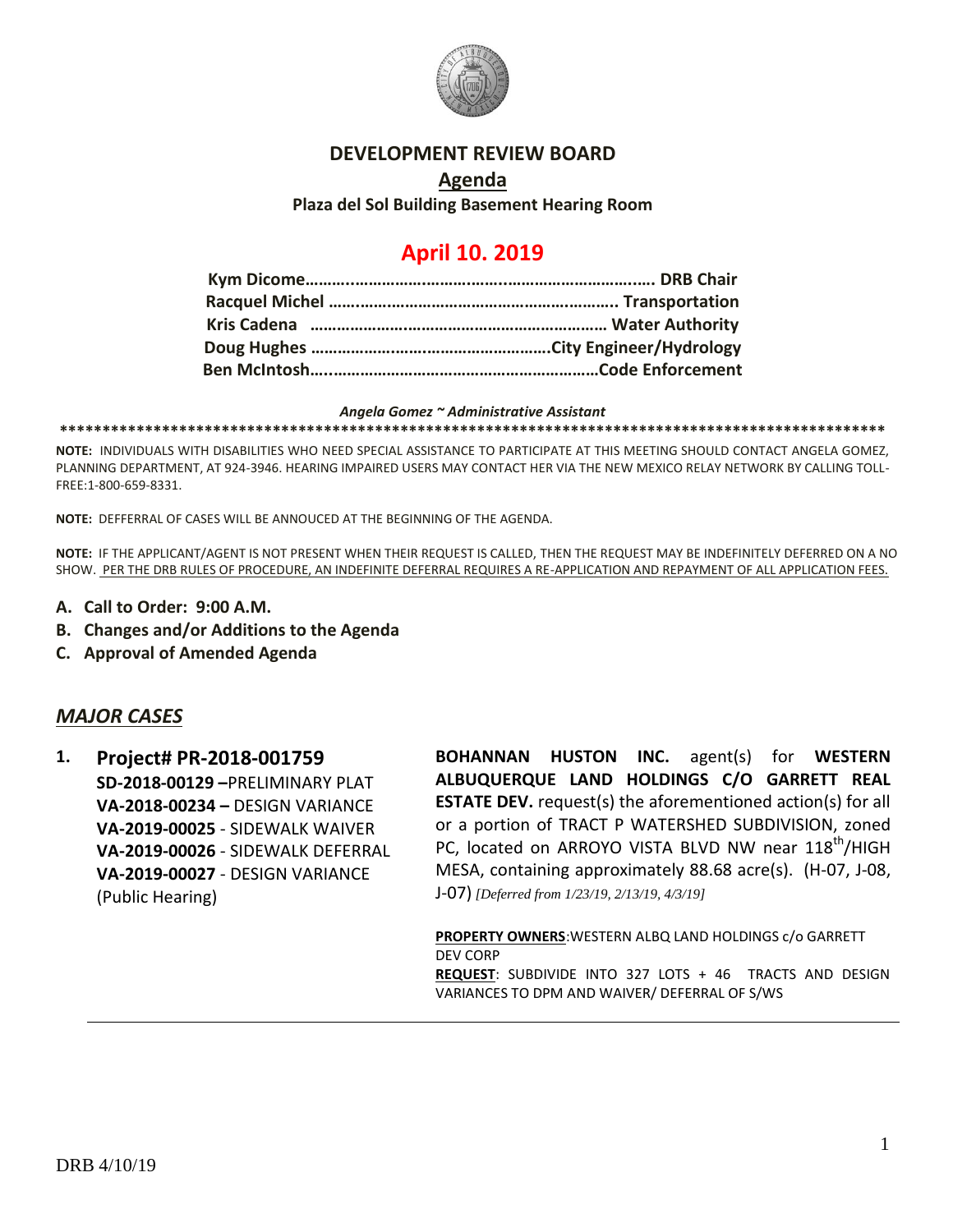**2**. **Project# PR-2018-002134 (1000539) SI-2019-00056** - SITE PLAN (Public Meeting)

**JON ANDERSON** agent(s) for **HOPE CHRISTIAN SCHOOLS INC** request(s) the aforementioned action(s) for all or a portion of TRACT B PLAT OF TRACT B HOPE CHRISTIAN SCHOOL & LOT 23-A, BLOCK 11, TRACT A, NORTH ALBUQUERQUE ACRES, zoned MX-M, located on PALOMAS AV NE, south of PASEO DEL NORTE NE and east of SAN PEDRO DR NE, containing approximately 7.7 acre(s). (D-18) *[Deferred from 3/20/19]*

**PROPERTY OWNERS**: HOPE CHRISTIAN SCHOOLS INC **REQUEST**: SITE PLAN FOR ELEMENTARY SCHOOL EXPANSION

**3. Project# PR-2018-001996 (1010401, 1004404) SD-2019-00028 -** AMENDMENT TO PRELIMINARY PLAT **SD-2019-00023 –** VACATION OF TEMPORARY PUBLIC ROADWAY EASEMENT **SD-2019-00030** – VACATION OF A PUBLIC WATER EASEMENT **SD-2019-00031** – VACATION OF A PUBLIC ROADWAY EASEMENT (Public Hearing)

**PRICE LAND AND DEVELOPMENT GROUP** agent(s) for **PV TRAILS ALBUQUERQUE, LLC** request(s) the aforementioned action(s) for all or a portion of TRACT H, DURANGO UNIT 1 (AKA DURANGO UNITS 3A & 3B) **,** zoned R-1D, located on WOODMONT AVE between RAINBOW AVE and PASEO DEL NORTE BLVD, containing approximately 18.83 acre(s). (C-9) *[Deferred from 2/13/19, 2/27/19, 3/20/19, 3/27/19]*

**PROPERTY OWNERS**: PV TRAILS ALBUQUERQUE LLC **REQUEST**: AMEND PRELIMINARY PLAT FOR 35 RESIDENTIAL LOTS AND 1 **TRACT** 

# **4. Project# PR-2018-001996 (1010401, 1004404) SD-2019-00024 -** PRELIMINARY PLAT **VA-2019-00032 –** TEMPORARY DEFERRAL OF SIDEWALK **VA-2019-00031** – SIDEWALK WAIVER **SD-2019-00029** – VACATION OF PUBLIC ROADWAY EASEMENT **SD-2019-00025** – VACATION OF A PUBLIC

WATER AND SANITARY SEWER EASEMENT (Public Hearing)

**PRICE LAND AND DEVELOPMENT GROUP** agent(s) for **PV TRAILS ALBUQUERQUE, LLC** request(s) the aforementioned action(s) for all or a portion of TRACT H, DURANGO UNIT 1 (AKA DURANGO UNITS 4 & 5) **,** zoned R-1D, located on WOODMONT AVE between RAINBOW AVE and PASEO DEL NORTE BLVD, containing approximately 11.32 acre(s). (C-9) *[Deferred from 2/13/19, 2/27/19, 3/20/19, 3/27/19]*

**PROPERTY OWNERS**: PV TRAILS ALBUQUERQUE LLC **REQUEST**: PRELIMINARY PLAT FOR 39 RESIDENTIAL LOTS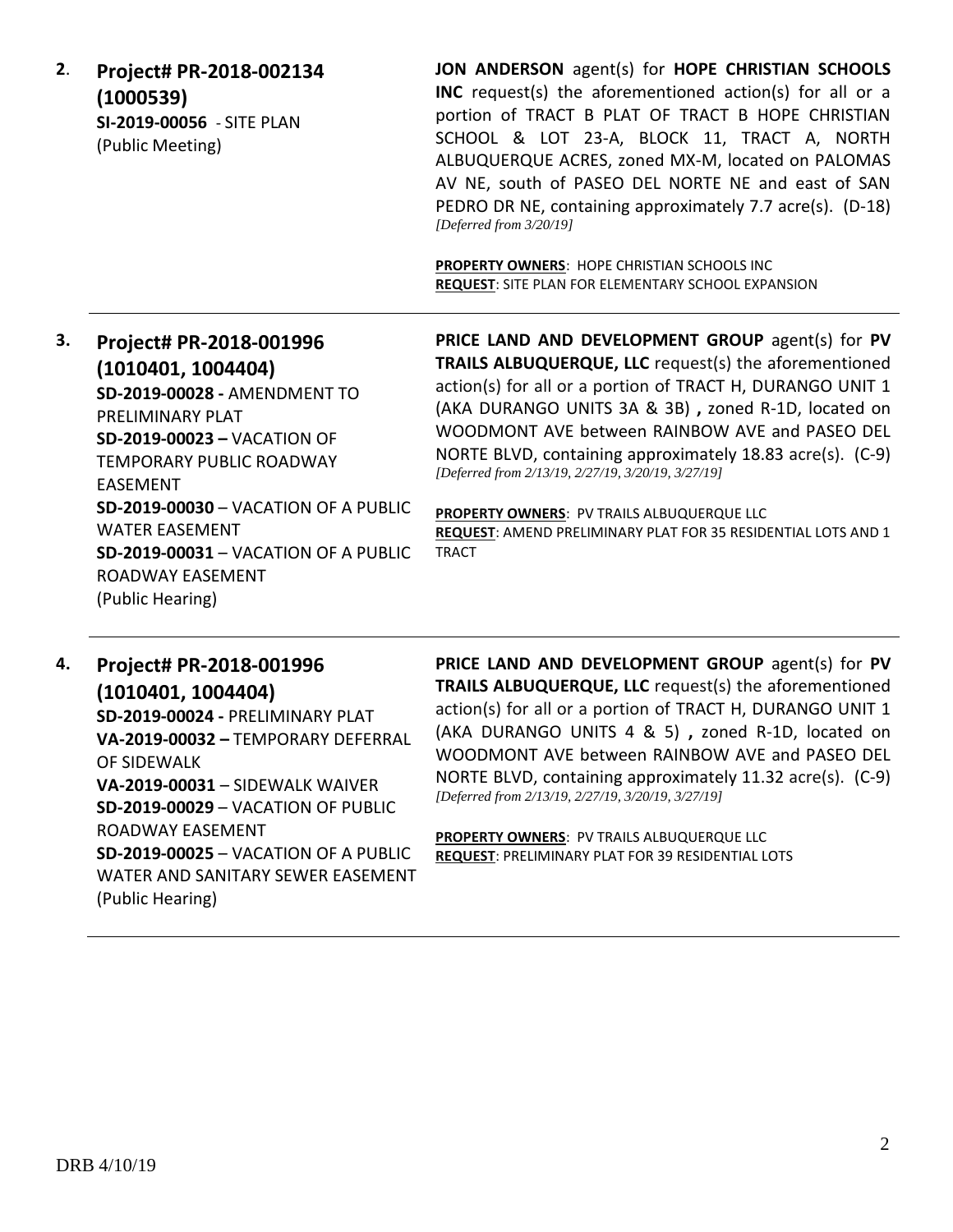**5. Project# PR-2018-001991 (1004404) SD-2019-00026** – PRELIMINARY PLAT **VA-2019-00033** – TEMPORARY DEFERRAL OF SIDEWALK **SD-2019-0027** – VACATION OF TEMPORARY PUBLIC DRAINAGE EASEMENT (Public Hearing)

**PRICE LAND AND DEVELOPMENT GROUP** agent(s) for **PV TRAILS ALBUQUERQUE, LLC** request(s) the aforementioned action(s) for all or a portion of TRACT 6 BULK LAND PLAT OF THE TRAILS UNIT 3A & TRACT C CORRECTION PLAT OF VALLE PRADO UNIT 3 (AKA VALLE PRADO UNITS 4 & 5) **,**  zoned R-1D, located on WOODMONT AVE between RAINBOW AVE and PASEO DEL NORTE BLVD, containing approximately 15.52 acre(s). (C-9) *[Deferred from 2/13/19, 3/6/19, 3/20/19, 3/27/19]*

**PROPERTY OWNERS**: PV TRAILS ALBUQUERQUE LLC **REQUEST**: PRELIMINARY PLAT FOR 93 RESIDENTIAL LOTS

### *MINOR CASES*

**6. Project# PR-2019-001405 SD-2019-00061** - PRELIMINARY/FINAL PLAT (Public Meeting)

**CSI – CARTESIAN SURVEYS INC.** agent(s) for **NUEVO ATRISCO APARTMENTS LIMITED PARTNERSHIP** request(s) the aforementioned action(s) for all or a portion of TRACT A NUEVO ATRISCO, zoned MX-M, located west of UNSER BLVD NW and north of CENTRAL AVENUE NW, containing approximately 3.0871 acre(s). (K-10) *[Deferred from 4/3/19]*

**PROPERTY OWNERS**: CITY OF ALBUQUERQUE **REQUEST**: SUBDIVIDING EXISTING TRACT INTO 2 TRACTS

**7. Project# PR-2018-001405 (1007489, 1007720) SD-2019-00020** – VACATION OF AN EASEMENT (Public Hearing)

**ISAACSON & ARFMAN, PA** agent(s) for **YES HOUSING, INC.** request(s) the aforementioned action(s) for all or a portion of TRACT A NUEVO ATRISCO, zoned MX-M, located west of UNSER BLVD NW and north of CENTRAL AVENUE NW, containing approximately 3.0871 acre(s). (K-10)*[Deferred from 2/13/19, 2/27/19, 3/6/19, 3/20/19, 3/27/19, 4/3/19]*

**PROPERTY OWNERS**: CITY OF ALBUQUERQUE **REQUEST**:VACATION OF PARKING EASEMENT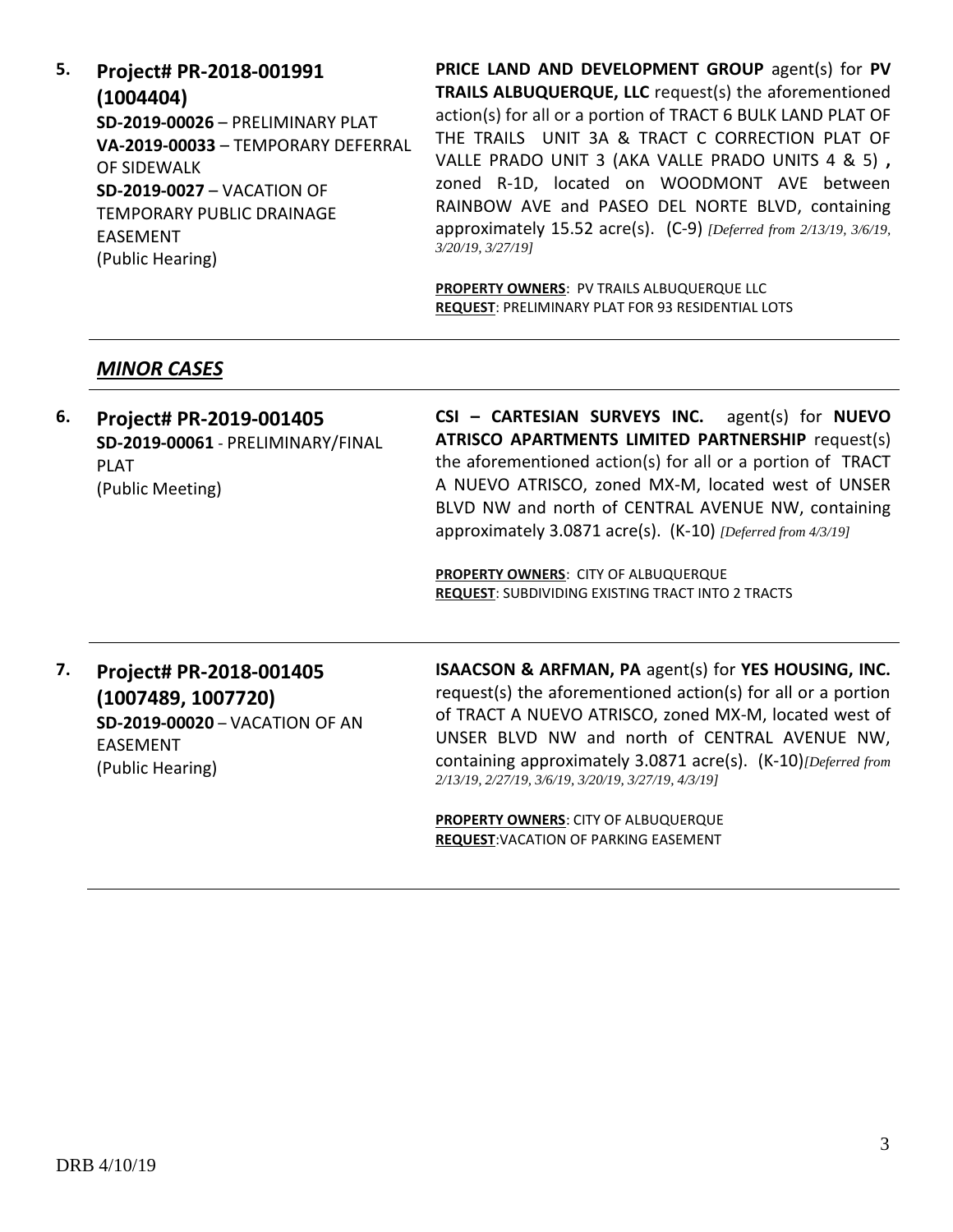**8. Project# PR-2018-001881 SD-2018-00119** – PRELIMINARY/FINAL PLAT (Public Meeting) **SD-2018-00118** – VACATION OF PUBLIC EASEMENT (Public Hearing) **COMMUNITY SCIENCES** agent(s) for **WILLIAM E. GALBRETH LAND DEVELOPMENT** request(s) the aforementioned action(s) for all or a portion of TRACT C-2-A-1 PLAT OF TRACTS C-2-A-1 & C-2-A-2 SAUVIGNON SUBDIVISION**,** zoned PD, located at SAN ANTONIO DR NE near LOWELL DR NE and TENNYSON ST NE, containing approximately 1.7146 acre(s). (E-22) *[Deferred from 12/19/18, 4/3/19]* **PROPERTY OWNERS**: WILLIAM E GALBRETH LAND DEVELOPMENTCO LLC **REQUEST**: VACATE A PORTION OF A PUBLIC UTILITY EASEMENT AND SUBDIVIDE TRACT INTO 3 LOTS **9. Project# PR-2018-001457 SD-2019-00059** - PRELIMINARY/FINAL PLAT (Public Meeting) **ARCH + PLAN LAND USE CONSULTANTS** agent(s) for **CARL HAWKINS** request(s) the aforementioned action(s) for all or a portion of LOT 13-A PLAT of LOTS 12-A & 13-A MAJOR ACRES**,** zoned R-1D, located at 924 MAJOR AV NW east of

> approximately .8152 acre(s). (G-14) *[Deferred from 3/27/19]* **PROPERTY OWNERS**: HAWKINS CARL P

 $12^{TH}$  ST NW and south of CANDELARIA RD NW, containing

**REQUEST**: SUBDIVIDE 1 EXISTING LOT INTO 2 LOTS

## *SKETCH PLAT*

**10. Project# PR-2019-002274 PS-2019-00025** – SKETCH PLAT **NATHAN TROYER** request(s) the aforementioned action(s) for all or a portion of TRACTS 178B-2 & 177B-2A OF MRGCD MAP #35**,** zoned R-A, located on CAMILLO LANE NW between GABALDON RD NW and LEONORA DR NW, containing approximately .22 acre(s). (H-12)

> **PROPERTY OWNERS**: TRUJILLO DAVID R & JANE M **REQUEST**: CONSOLIDATE 2 TRACTS INTO 1 TRACT

**11. Project# PR-2019-002268 PS-2019-00024** – SKETCH PLAT **MELLIS SCHMIDT & LINDA CECIL** request(s) the aforementioned action(s) for all or a portion of LOT A4 REPLAT OF TRACT A OF PLAT OF LANDS OF MICHAEL J SNOW & E LIZABETH T SNOW**,** zoned R-A, located west of TRELLIS DR NW between ORO VISTA RD NW and CASTANEDA RD NW, Albuquerque, NM, containing approximately 0.83 acre(s). (G-12)

> **PROPERTY OWNERS**: SANDERS JAMES & FISK J MICHAEL **REQUEST**: SUBDIVIDE 1 TRACT INTO 3 LOTS